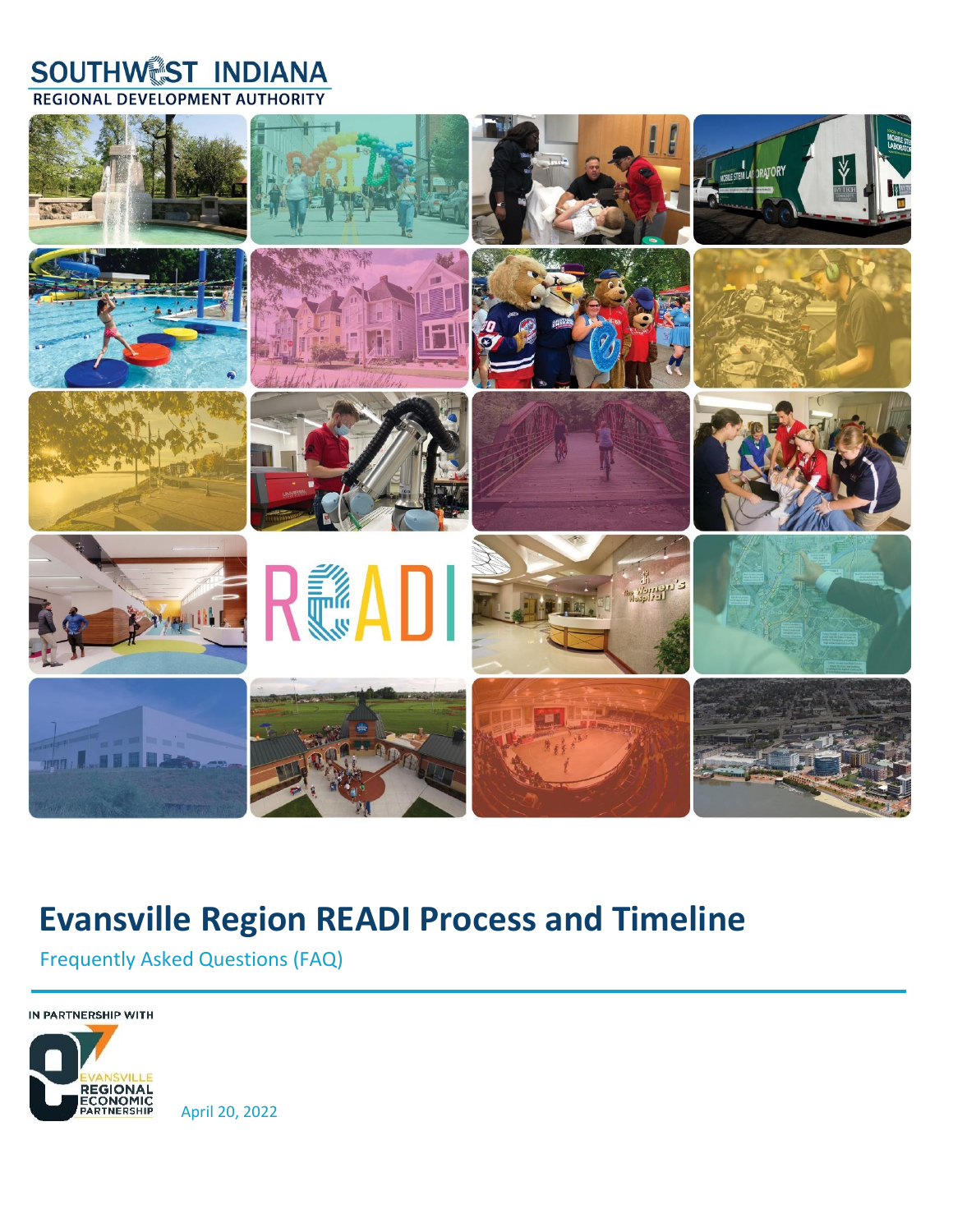## **What is the purpose of the READI initiative?**

Indiana and its regional communities have an opportunity to accelerate economic resilience and growth and become magnets for the talent Hoosier businesses need to thrive. By developing a collaborative, long-term plan for growth, regional communities throughout the state will have a game plan to invest in their future growth and prosperity, deliberately and thoughtfully. At it's core, the READI initiative is about population growth.

## **How is the initiative being funded?**

Indiana READI, which was first announced by Governor Eric J. Holcomb in his 2021 State of the State address and then enacted in legislation by the Indiana General Assembly, will dedicate \$50 million of the \$500 million total to the Evansville Region. Though the American Rescue Plan Act (ARPA) was identified as the funding source when the READI program was created, the exact compliance required was not known until the U.S. Department of Treasury released the final [rules](https://home.treasury.gov/system/files/136/SLFRF-Final-Rule.pdf) in January 2022.

## **How did the Evansville Region come up with its plan?**

Regions were required to submit a regional development plan (RDP) for consideration of READI funding. The Evansville Region's RDP was not created overnight nor as a reactionary response to the READI funding announcement. The community vision and strategies laid out in the plan are the culmination of thoughtful planning that began as a data exercise in 2018. Regional stakeholders internally called this strategic planning process "Talent 2025". Externally to talent, the region is making the case why "e looks good on you" to its target population. This plan will execute on the region's vision to be the talent and economic region of choice in the Midwest by gaining resources that increase the size and capacity of the talent pool and enhance the quality of place. The RDP is built on the work of public and private entities throughout the Evansville Region and just across the river in Henderson, KY.

## **Who is the Southwest Indiana Regional Development Authority?**

The Southwest Indiana Regional Development Authority (RDA) was formed by a joint four-county ordinance in 2015 to apply for and then distribute the \$42 million of Regional Cities Initiative funding. The RDA is a quasi-unit of government and comprised of a five-member board representing Posey, Gibson, Warrick and Vanderburgh Counties along with the City of Evansville. If a region has an established RDA, the IEDC has asked the RDA to be the applicant and fiscal agent of READI funding.

## **Why is E-REP involved?**

The Evansville Regional Economic Partnership (E-REP) was engaged to administer the regional work on behalf of the RDA. E-REP continued the existing contract of the Economic Development Coalition of Southwest Indiana when the organization merged April 1, 2021 to form E-REP.

## **What is the timeline for the initiative?**

ARPA guidelines state the funding must be expended or obligated by December 31, 2024 and must be spent by December 31, 2026. The Evansville Region's timeline is broken into a four-step process.

| Step 1 Regional Evaluation     |
|--------------------------------|
| Step 2 Collaboration & Review  |
| Step 3 Approval and Submission |
| Step 4 Award                   |
|                                |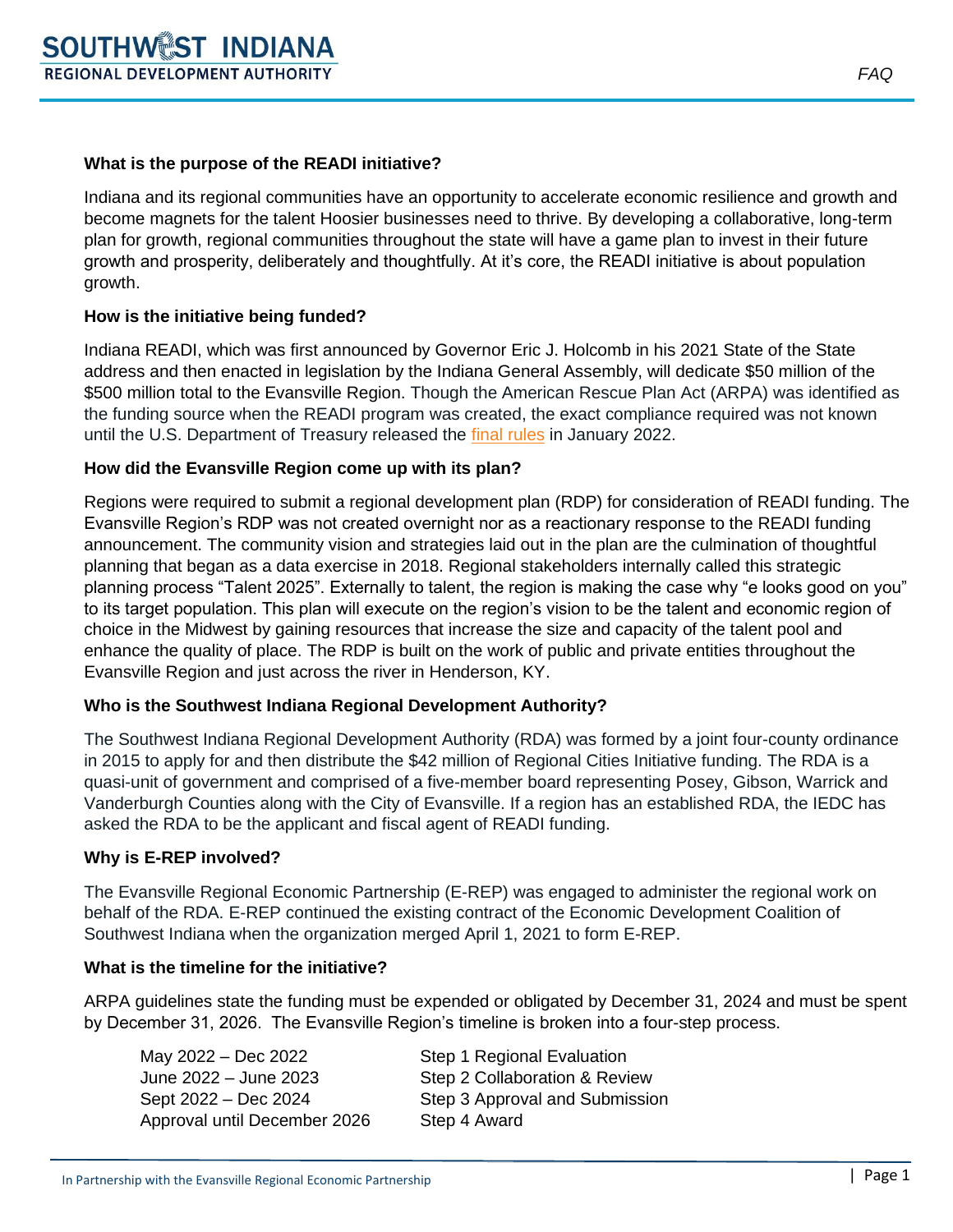A summary of the timeline can be found at<https://www.evansvilleregion.com/readi-program/>

**Who will be making the decision to commit funding?** At the regional level, the Southwest Indiana Regional Development Authority will approve projects to receive funding with final approval from the IEDC. Funding is approved in Step 3.

## **If I submitted a project or program for the RDP, does that mean I receive READI funding?**

No. Projects or programs previously submitted are not guaranteed a READI award. Over \$150 million in requests were listed in the RDP.

## **What is the process for awarding READI funding in the Evansville Region?**

The process and timeline can be found here:<https://www.evansvilleregion.com/readi-program/>

## **How is Diversity, Equity, and Inclusion being prioritized within the plan and projects?**

DEI is fundamental to our efforts. Strategies are being implemented within our local businesses, community and economic development organizations, and especially within Talent 2025, including our highlighted READI projects to directly address DEI inequalities. A couple of specific ways that will be noticeable within our RDP and to projects or program receiving a READI award are: (1) the ARPA program gives preference to projects that are located within Qualified Census Tracts (QCTs) which were identified by the Federal Government as being disproportionately affected by the pandemic; (2) construction projects receiving READI funding will be required to solicit bids from minority, women and/or disadvantaged business enterprises; and (3) one of the RDP's highlighted projects is a DEI Supply Chain Program, which can be read on page 89 of our [RDP.](https://evansvilleregion.com/wp-content/uploads/2022/02/READI-Regional-Development-Plan-1.pdf)

## **What is the pre-submission checklist in Step 2?**

Th pre-submission checklist allows regions to understand what project or program compliance is needed for the overall READI initiative. The expectation is that projects or programs selected to move forward after a regional evaluation in Step 1 will be able to meet the guidelines outlined in the [pre-submission](https://www.evansvilleregion.com/wp-content/uploads/2022/03/READI-Project-Checklist-03.15.2022.docx) checklist during Step 2.

## **Is there a funding match expectation?**

Yes, the IEDC expects regions to attract a minimum 4:1 match. This includes a required 1:1 match from local public funding and a recommended 3:1 match from private and philanthropic sources.

## **Isn't READI supposed to be Regional Cities 2.0?**

No, they are separate programs and because of the different funding sources (federal vs. state) there are different compliance requirements. READI should not be thought of as Regional Cities 2.0.

## **What happens if I do not receive READI funding?**

Outside of READI award, EREP will continue to coordinate with projects not moving forward in Step 1 as part of its regional economic development work plan through its economic development team.

#### **How do I learn more?**

All updates are posted to<https://www.evansvilleregion.com/readi-program/>